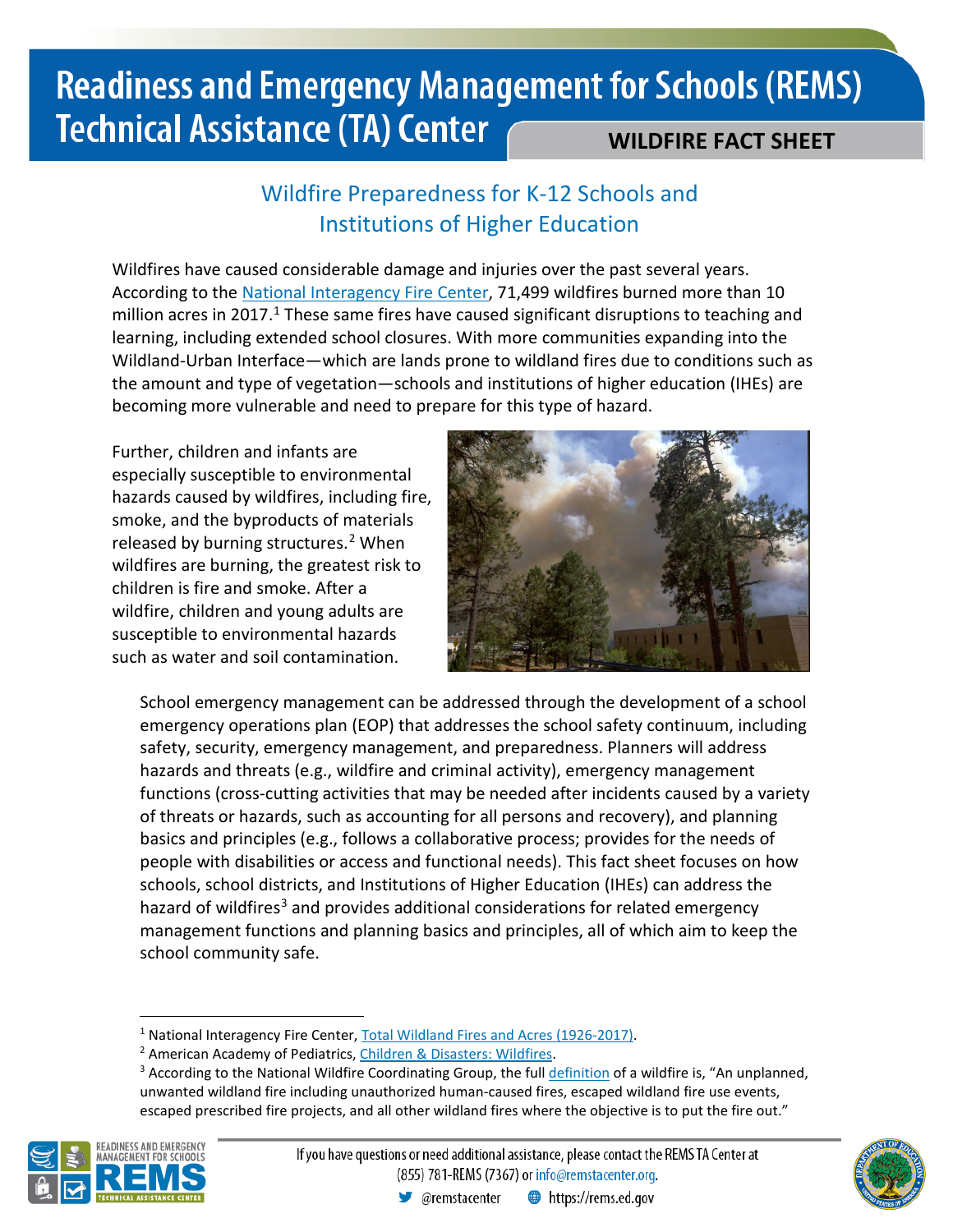#### **Planning for Wildfires**

The [Guide for Developing High-Quality School Emergency Operations Plans](https://rems.ed.gov/docs/REMS_K-12_Guide_508.pdf) (*School Guide*) and [Guide for Developing High-Quality Emergency Operations Plans for Institutions of Higher](https://rems.ed.gov/docs/REMS_IHE_Guide_508.pdf)  [Education](https://rems.ed.gov/docs/REMS_IHE_Guide_508.pdf) (*IHE Guide*) were developed in partnership with six federal agencies with roles and

responsibilities in emergency preparedness, including the U.S. Departments of Education (ED); Justice, led by the Federal Bureau of Investigation; Homeland Security, led by the Federal Emergency Management Agency (FEMA); and Health and Human Services. The *Guides* provide planning principles that serve as a foundation for planning efforts and a recommended six-step planning process that is cyclical and ongoing to help schools and IHEs create, review, or revise a high-quality EOP or components of one. When developing activities and programs to address wildfires, a school, school district, or IHE planning team can progress through the six steps as follows.

**Step 1: Form a collaborative planning team.** The planning team should be composed of a core planning team; school and school district/IHE

### **SIX-STEP PLANNING PROCESS**

- **Step 1**: Form a collaborative planning team.
- **Step 2**: Understand the situation.
- **Step 3**: Determine goals and objectives.
- **Step 4**: Plan development (identify courses of action).
- **Step 5**: Plan preparation, review, and approval.
- **Step 6**: Plan implementation and maintenance.

personnel; student or family representatives; and community partners with school safety responsibilities, such as first responders, local emergency management agency, and public health department. If addressing wildfires later in the planning process, the team can seek the input of individuals who have expertise or experience in preparing for wildfires. These individuals may include representatives from local fire agencies, [U.S. Forest Service Regional](https://www.fs.fed.us/about-agency/contact-us/regional-offices)  [Office,](https://www.fs.fed.us/about-agency/contact-us/regional-offices) [state foresters](https://www.stateforesters.org/who-we-are/our-membership/), local groups with a focus on reducing the impact of wildfires on communities (such as [Fire Safe Councils](https://cafiresafecouncil.org/local-fire-safe-councils-2/) in California), and the mitigation officer from the local office of emergency management.

**Step 2: Understand the situation.** Here, the planning team identifies hazards and threats to the whole school/higher ed community and their prevalence using a variety of formal and informal assessment tools, evaluates the site's vulnerability to hazards and risk from threats, and prioritizes them for inclusion in the EOP.

For a better understanding of the risk from wildfires in their area, schools and IHEs can search FEMA's database of [Fire Incidents for States and Counties.](https://www.fema.gov/data-visualization-fire-incidents-states-counties) The database provides a list of reported fires, including outdoor fires. The risk of wildfire at a specific site, however, will depend on factors such as the nature of vegetation—and how far it is from structures—



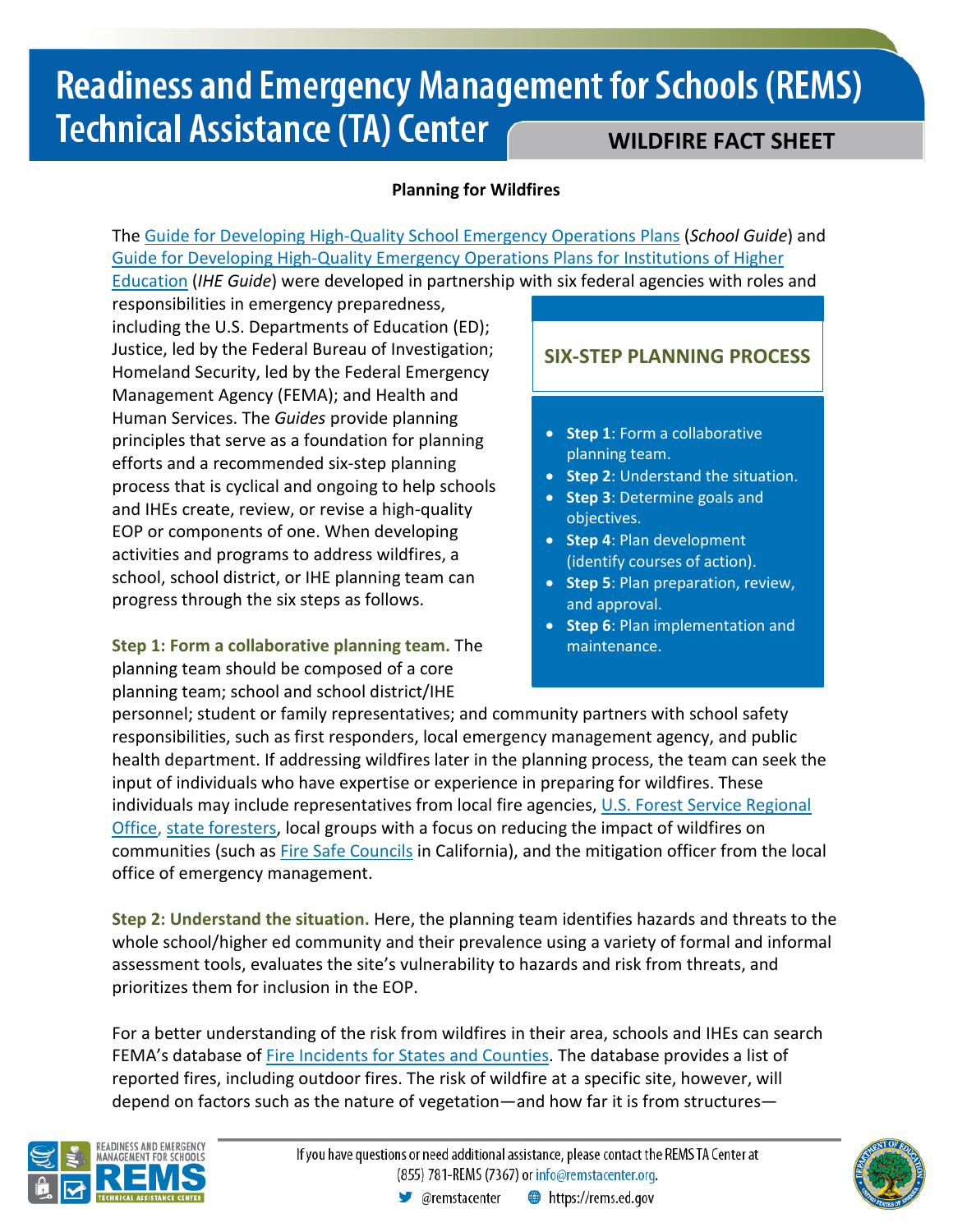construction materials of buildings, and the topography of the site and surrounding area. To learn about their vulnerability to wildfires, planning teams can seek the input of their community partners, and especially the local fire department and emergency management agency. These groups regularly conduct their own assessments to better understand the local community's vulnerabilities and risks, and will likely have access to their own wildfire planning tools.

Schools and IHEs can also conduct a site assessment to gauge the safety, security, accessibility, and emergency preparedness of their buildings, facilities, and grounds. IHE and school planning teams can use the REMS TA Center's [SITE ASSESS,](https://rems.ed.gov/SITEASSESS.aspx) which is a tool that can be downloaded to mobile devices, for this purpose. The tool also allows users to save photographs of the location, which may be useful after an emergency or disaster to document the condition of buildings before an emergency occurred for insurance purposes.

**Step 3: Determine goals and objectives**. The planning team then determines goals and objectives to achieve the best outcome for before, during, and after each prioritized hazard or threat, as well as cross-cutting functions.

Goals are the team's broad vision of what the team wants to accomplish in response to the hazard or threat. When developing goals to address wildfires, three possible goals could be as follows:

- **Before**: Prevent a wildfire from occurring on the campus.
- **During**: Identify and take protective measures to protect the health of the whole school community, including students, faculty, staff members, families, and visitors.
- **After**: Ensure proper cleanup of the site.

Objectives are specific measurable actions that are necessary to achieve the goals. Using the *During* goal as an example, possible objectives could include the following:

- **Objective 1.1**: Monitor the indoor and outdoor environmental conditions of the school and its grounds.
- **Objective 1.2**: Work with public health department to identify unsafe environmental conditions.
- **Objective 1.3**: Monitor the health of students, staff members, and faculty, especially those with disabilities or access and functional needs.

**Step 4: Plan development.** In this step, the planning team identifies courses of action for accomplishing each of the previously identified objectives to address the what, who, when, where, why, and how. For example, a planning team may address "Objective 1.1: Monitor environmental conditions" by determining who would be responsible for monitoring



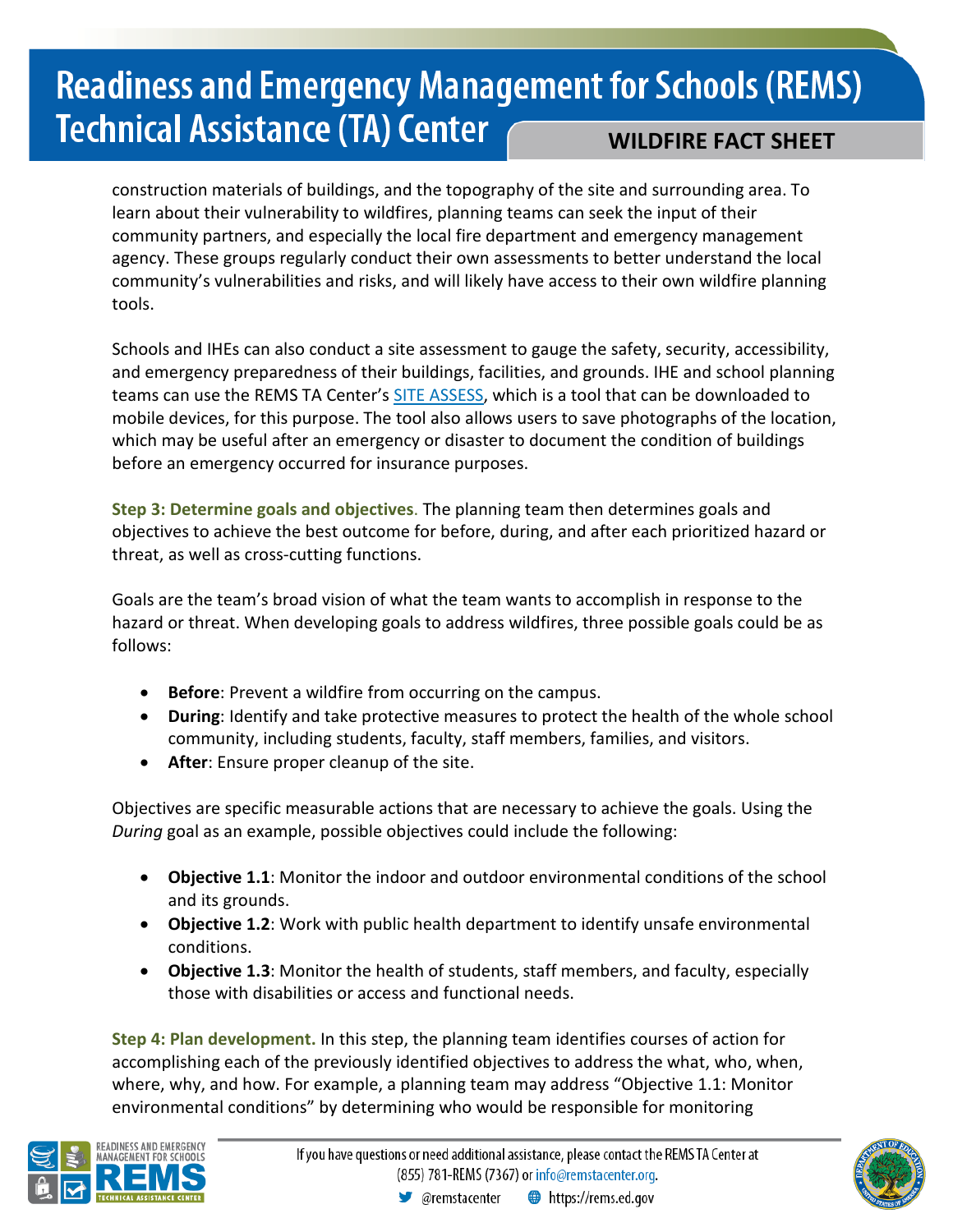conditions, which conditions (e.g., indoor and outdoor air quality, location of wildfire), how often conditions would be noted, and from what sources.

As planning teams identify their goals, objectives, and courses of action, they should consider the recommendations outlined below. (More considerations are provided in the section below.) These are based on lessons learned from the 2017 and 2018 California wildfires.

#### **Before a wildfire**:

#### Schools, school districts, state education agencies (SEAs), and IHEs

• Develop agreements for the use of emergency resources, such as vendors who provide remedial services, relocation sites, and transportation during and after a disaster. School and IHE planning teams should also consider that the local jurisdiction may ask that the school's campus (or resources, such as school buses) be used to support the broader

community and its members who have been affected by a wildfire, especially if the campus hasn't been impacted. In some instances, the public may be instructed to meet at the site (e.g., as an evacuation site or to take shelter). Planning teams should identify what area(s) of the site would be used, for how long, what resources would be needed to support the efforts, and what additional protections may need to be put in place to protect students and minimize



disruption to the learning environment (e.g., clearly identifying where shelter residents can access mass care support, and increasing security).

- Determine what environmental conditions would necessitate a campus closure and reopening, in collaboration with local community partners such as the public health department. Factors that need to be taken into consideration include state requirements, outdoor air quality, indoor air quality, the degree to which students would be exposed to poor air quality going to/from the campus, and—for the K-12 community—what additional services schools provide some or all of its students (e.g., meals, health services) and how closures would affect these students.
- Build a coping and support program for day-to-day use that may be scaled to use during response to or recovery from a potential emergency or disaster.
- Review functional annexes that may be activated in a wildfire, including
	- o *Continuity of Operations*
		- Have essential services been identified? Have essential employees been identified?
		- **Are you able to continue payroll offsite?**
		- Are detailed procedures available in the office? Do they include roles and responsibilities for staff? Are backup persons listed in case the person with



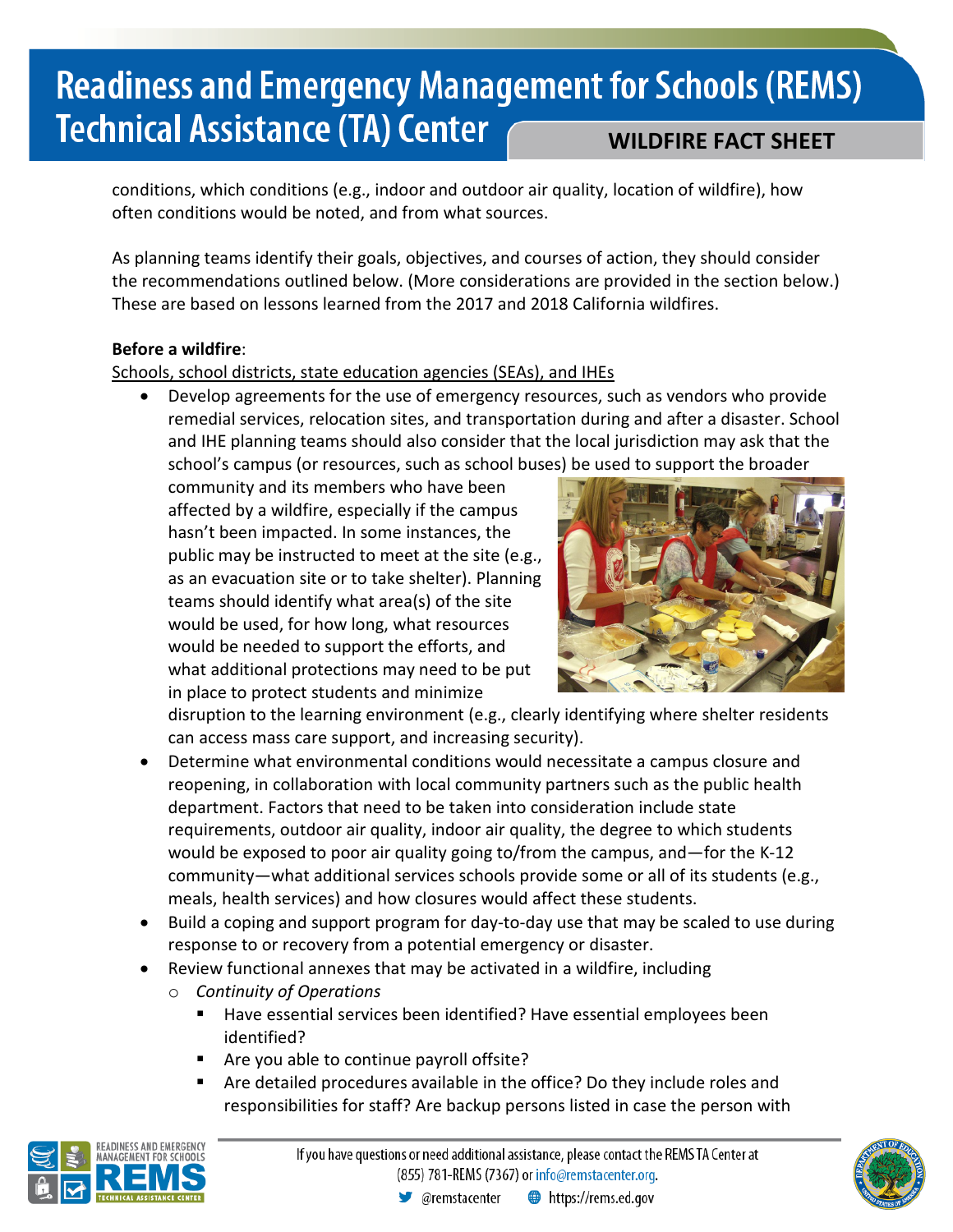primary responsibility is unable to fulfill that role? For example, are there instructions for how to shut down the HVAC system?

- Have possible alternate locations been identified to continue instruction, business operations, and deliver special education and related services?
- Have distance learning materials been prepared?
- o *Communications and Warning*
	- Have you planned with partners for them to share your updates to ensure the whole school community is reached?
	- Who is responsible for working with the media (e.g., an assigned Public Information Officer) to ensure coordinated and consistent messaging is provided? Do other staff and faculty members know to refer the media to this point of contact?
	- What backup system(s) will be used if telephone lines are down to communicate with internal and external stakeholders? Has a redundant system been set up? What if access to the Internet is lost?
- o *Evacuations*
	- How would you evacuate the campus during the day? If school buses are to be used, are drivers available and are agreements in place for backup transportation in case school buses are unavailable (e.g., damaged by fire)? For more information, see the REMS TA Center Webinar [Emergency Evacuations:](https://rems.ed.gov/EvacuationWebinar.aspx)  [Planning for the Whole School Community.](https://rems.ed.gov/EvacuationWebinar.aspx)

#### State agencies

- Consider forming a state-level task force that can provide planning and preparedness information, guidance, and support to potentially affected campuses and elevate needs to the state Emergency Operations Center (EOC). Members could represent groups such as FEMA, state emergency management and education agencies, Office of the State Architect, and local departments who can provide input on environmental conditions (such as air and water quality).
- Host continual meetings and engagements to facilitate relationship building.
- Provide training and related practice with exercises.
- Enhance state plans in conjunction with updates at the local levels based on meetings, real-world events, and exercises.
- Provide briefings and recommendations to leadership to inform policy, budget, and programming decisions.
- Establish communication channels for use during emergencies and ensure all stakeholders are familiar with the system(s).
	- o Create, and use during steady-state, communication channels and plans for communicating with the whole school community during and after an emergency;
	- Consider strategies to communicate with those who have been evacuated;



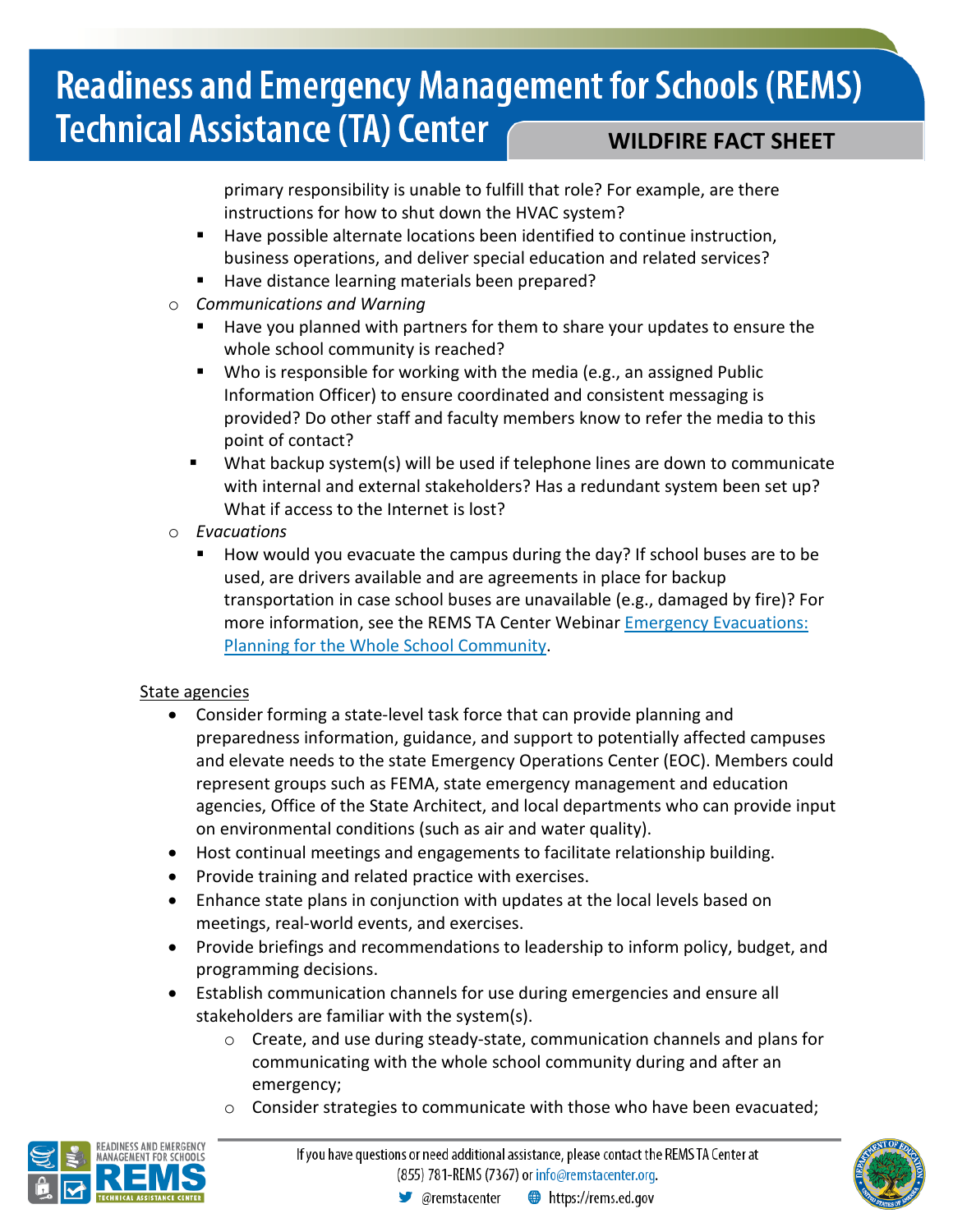- o Identify sites for use during steady state to increase their use during emergencies (e.g., Webpage, Twitter account);
- $\circ$  Create a communication channel for use with districts and schools to report their status;
- o Establish points of contact with the media to garner their support during and after the possible emergency; and
- $\circ$  Build relationships with those partners who have responsibilities during and after an emergency.
- Plan for a wide variety of possible needs following a potential fire and pre-establish related agreements and waivers (e.g., agreements for continuing instruction in nonacademic buildings; program requirements following long dismissals and modified school days) in collaboration with schools and school districts.

#### **During a wildfire**

Schools and school districts/IHEs

- Communicate the needs and status of schools/IHEs to the local EOC and state education agency.
- Communicate school status continually (e.g., 2 to 3 times a day via social media, each morning on website) with students and families, even if to say there is no change in status.

#### State agencies

- Determine what waivers need to be provided (e.g., to continue instruction in nonacademic buildings) in collaboration with SEAs and school districts.
- Relay situational information describing the status of schools and school districts (e.g., the number of campuses closed) to the state (e.g., the state EOC). Information may be relayed via forums such as daily conference calls or email.
- Communicate the prioritized needs of schools and school districts relative to restarting school operations, virtually and in person.

All

• Keep detailed records of the entity's response and recovery, including the events and expenses incurred. Documentation that describes the who, what, when, where, why, and how much for each item of recovery work can help with later reimbursement of expenses.

A recurring theme in most emergencies and disasters is the need for established relationships and effective communication. All educational entities are encouraged to foster relationships with their community partners and one another to facilitate an effective response and recovery. For more information, see the REMS TA Center *Lessons Learned* publication



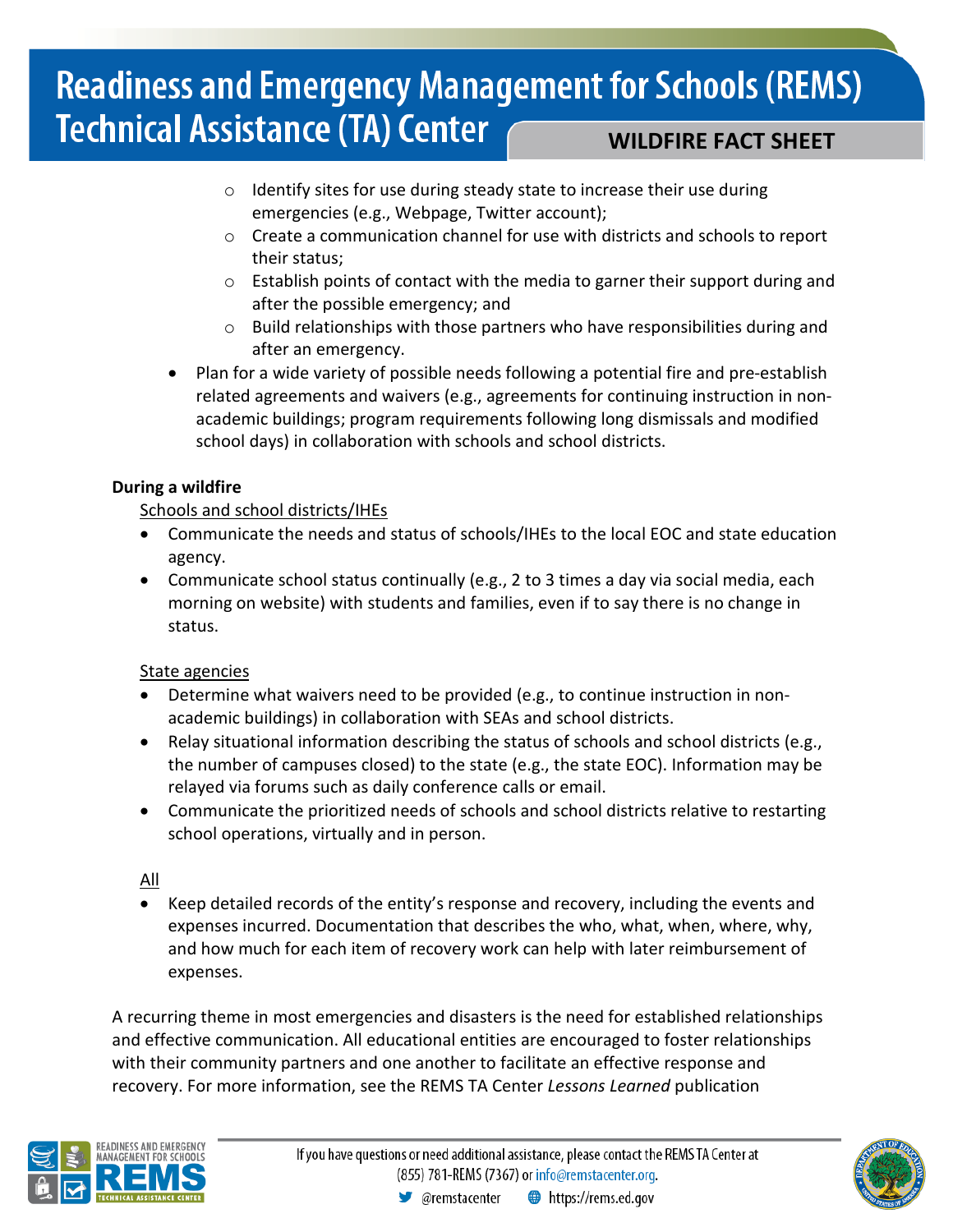[Communication and Collaboration During Natural Disasters: The Lessons Learned From Past](https://rems.ed.gov/docs/LL_Vol3Issue2.pdf)  **[Experience](https://rems.ed.gov/docs/LL_Vol3Issue2.pdf)** that describes lessons learned from the 2007 California wildfires.

**Step 5: Plan preparation, review, and approval.** In this step a draft EOP is written. Any wildfirerelated protocols should comply with state or local regulations or requirements and be integrated into the community's hazard mitigation plan and any local wildfire protection plans. The draft EOP is then circulated to internal and external stakeholders, who have a responsibility in protecting the campus, to obtain feedback. If needed, edits are made based on feedback, and written approval is obtained from the school, school district, or higher ed leadership.

Planning teams have the flexibility to include information within their EOP that best meets the needs of the school/IHE and community partners who play a role in implementing the plan. However, teams will likely want to include wildfire-related goals, objectives, and courses of action in a separate Wildfire Annex to the EOP. If goals, objectives, and courses of action for before, during, or after a wildfire emergency are identified that would also apply to other emergency incidents (e.g., Communications and Warnings, Recovery), these could be included in separate functional annexes to prevent the unnecessary duplication of information.

**Step 6: Plan implementation and maintenance.** The EOP is maintained via regular reviews and revised when needed. Further, individuals with roles outlined in the EOP are trained in their responsibilities, and exercises are conducted to test the ability of the school, school district, or IHE to continually prevent, protect, mitigate the effects of, respond to, and recover from a wildfire, while protecting the school or higher ed community from a wide variety of threats or hazards.

#### **Wildfire Preparedness Activities**

School, school district, and higher ed preparedness is promoted through the five mission areas of prevention, protection, mitigation, response, and recovery (see the REMS TA Center Webinar [Using the Five Preparedness Missions to Help Ready Your District and](http://rems.ed.gov/PreparednessMissionsForSchoolEmerg.aspx) 

[School for Emergencies](http://rems.ed.gov/PreparednessMissionsForSchoolEmerg.aspx) an[d fact sheets\)](https://rems.ed.gov/RemsPublications.aspx). As a planning team progresses through the six-step planning process—especially steps three and four members may want to consider the following with their community partners as they create goals, objectives, and courses of action to address wildfires.

**Prevention is defined as the actions that schools, school districts, and IHEs take to stop an event from occurring.** 





If you have questions or need additional assistance, please contact the REMS TA Center at (855) 781-REMS (7367) or info@remstacenter.org.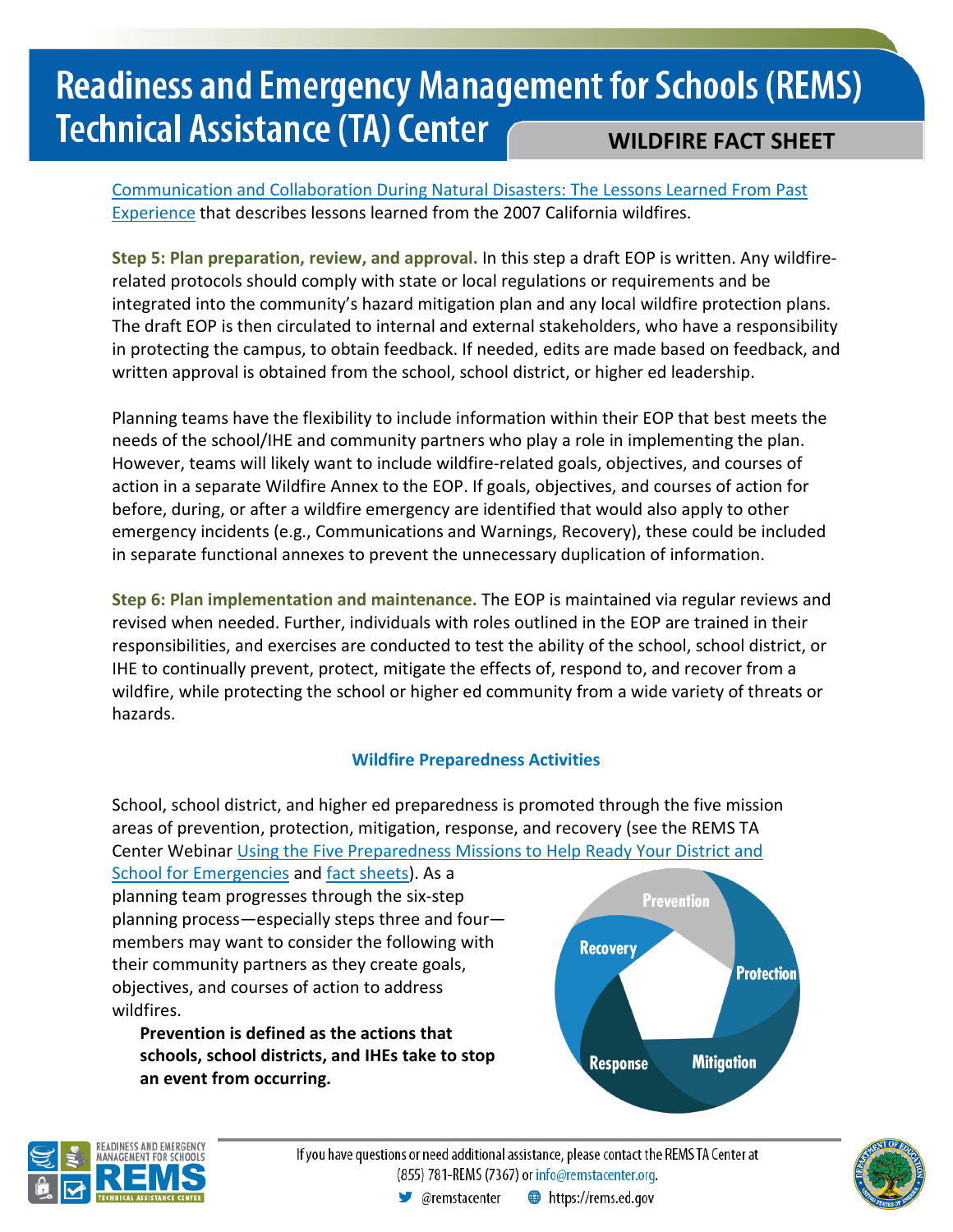#### **When thinking about prevention activities, schools or school districts and IHEs can consider the following:**

- Educate the whole school/higher ed community on wildfire prevention.
	- o Educators have access to Smokey the Bear [resources to teach children](https://smokeybear.com/en/for-educators) about wildfire prevention.
	- $\circ$  Children have access to their own Smokey the Bear [resources,](https://smokeybear.com/en/smokey-for-kids) including information, a coloring page, story maker, and game.
	- o For students in grades 6–12, the National Fire Protection Association provides the [TakeAction campaign](https://www.nfpa.org/takeaction) to help prepare themselves, their pets, and horses for wildfires.
- Reduce combustible vegetation around the site through the thinning, treatment, or removal of vegetation that could start or spread a wildfire.

#### **Protection is the ongoing actions schools, school districts, and IHEs take to safeguard the campus, students, teachers, faculty, and staff members from an emergency event.**

#### **In order to protect all stakeholders for a school or district or IHE, the following considerations may be helpful:**

- Provide training on th[e National Incident Management System](https://www.fema.gov/national-incident-management-system) (NIMS), which is the United States' single, comprehensive system for managing domestic incidents, and the [Incident Command System](https://training.fema.gov/emiweb/is/icsresource/index.htm) (ICS), which is the standardized, on-scene, all-hazards incident management approach that allows for the integration of facilities, equipment, personnel, procedures, and communications operating within a common organizational structure. More information on NIMS and ICS is available from the REMS TA Center for [schools](https://rems.ed.gov/K12NIMSImplementation.aspx) and [IHEs.](https://rems.ed.gov/IHENIMSImplementation.aspx) Included on these Web pages is a document, [Key Personnel and NIMS](https://rems.ed.gov/docs/NIMS_KeyPersonnelTraining_2009-2010.pdf)  [Training for Schools and IHEs,](https://rems.ed.gov/docs/NIMS_KeyPersonnelTraining_2009-2010.pdf) that explains which key personnel are encouraged to receive which NIMS and ICS training based on their role(s) in the overall school/higher ed emergency management program.
- Review the entity's Wildfire Annex and related functional annexes to the EOP. Planning teams should review their EOP at least annually, and after emergency exercises or actual emergencies. In addition to the Wildfire Annex, planning teams should review functional annexes that may need to be activated during a wildfire, such as evacuation; shelter-in-place; accounting for all persons; reunification; communications and warning; recovery; public health, medical, and mental health; and continuity of operations.
- Understand the differences between a *Red Flag Warning* (be extremely careful with open flames), *Fire Weather Watch* (weather conditions could result in extensive wildland fire occurrence or extreme fire behavior), and *Extreme Fire Behavior* (a wildfire is likely to rage out of control). For more information, view the National Weather Service Web page on [Understanding Wildfire Warnings, Watches, and Behavior.](https://www.weather.gov/safety/wildfire-ww)



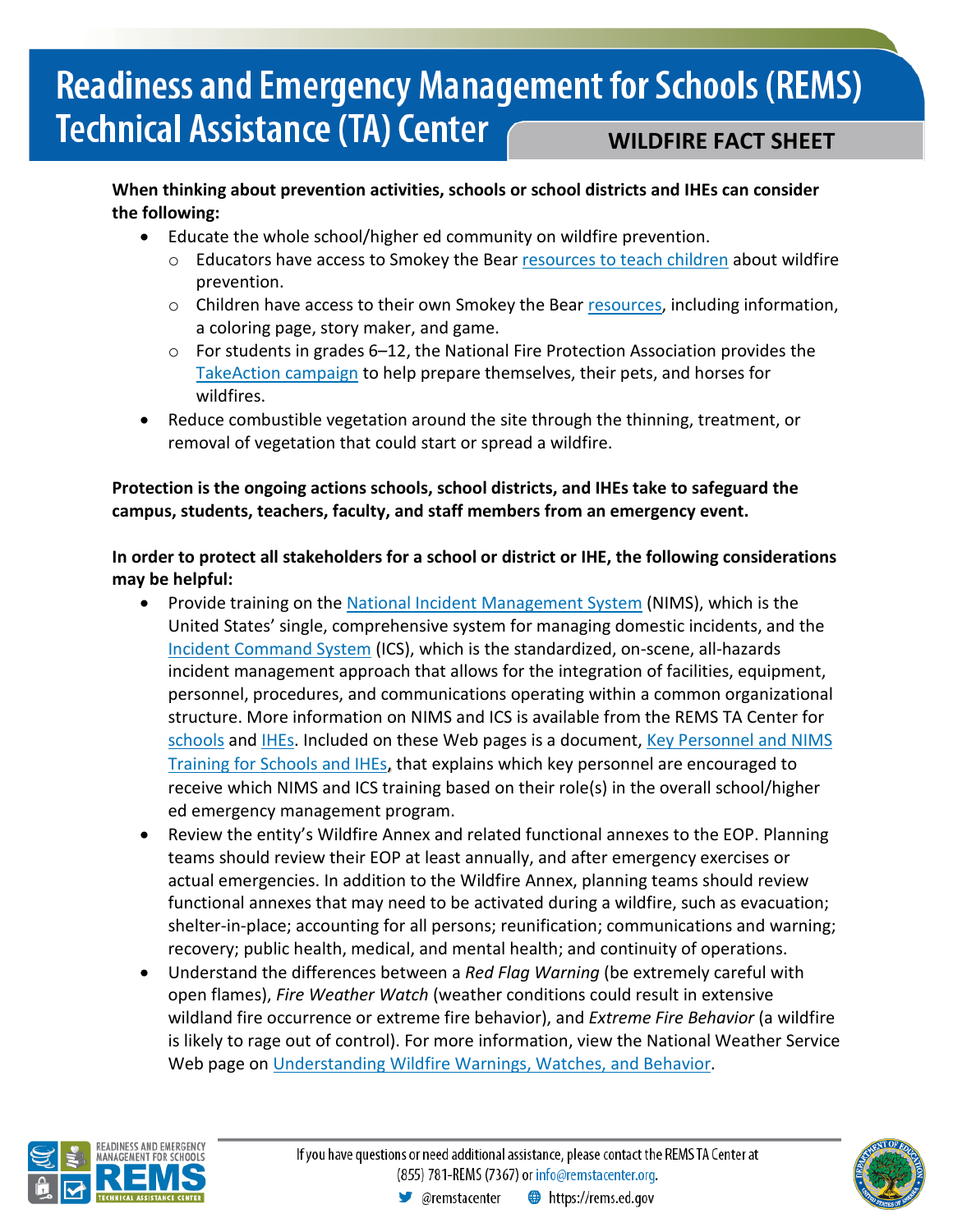- Identify how to receive alerts and the latest information on wildfires and environmental conditions in your area, such as via a [National Oceanic and Atmospheric Administration](https://www.nws.noaa.gov/nwr/info/geninfo.html)  [\(NOAA\) weather radio,](https://www.nws.noaa.gov/nwr/info/geninfo.html) FEMA [mobile](https://www.fema.gov/mobile-app) app, and alerts from your local jurisdiction.
- Encourage families to prepare for emergencies, including putting together an emergency supplies kit, family plan (including identifying two routes they could use to evacuate from their neighborhood), and communications plan. Schools and IHEs can also promote state or local wildfire safety initiatives, such as [Ready, Set, Go.](http://www.wildlandfirersg.org/)

#### **Mitigation is the actions schools, school districts, and IHEs take to eliminate or reduce the loss of life, injuries, and property damage from emergencies that cannot be prevented.**

In addition to building new structures (or rebuilding damaged structures) that meet state and local building codes and standards, school and higher ed facilities staff—with the input from community partners—should take the following actions:

- Identify external building modifications to reduce the potential for fire damage from the use of fire-resistant construction materials and enclosing eaves, fascia, and soffits (which are vulnerable to small pieces of floating, burning wood) with noncombustible material. Additional information is provided in FEMA's Wildfire Hazard Mitigation [Handbook for Public Facilities.](https://www.fema.gov/media-library/assets/documents/16568)
- Identify internal building modifications that can lessen the impact of wildfire on occupants (e.g., upgrading the central air system filter). Additional information is provided in the U.S. Environmental Protection Agency (EPA) [Wildfire Smoke Factsheet:](https://www3.epa.gov/airnow/smoke_fires/indoor-air-filtration-factsheet-508.pdf)  [Indoor Air Filtration.](https://www3.epa.gov/airnow/smoke_fires/indoor-air-filtration-factsheet-508.pdf)
- Collaborate with the local emergency management agency to better understand the local jurisdiction's hazard mitigation plan, which details risks from natural disasters to the community and strategies for protecting it from future hazards.
- Create a defensible space around the site to help keep wildfire away from buildings and allow space for fire fighters to operate safely to help protect structures. The amount of defensible space needed will depend on factors such as the topography and type of vegetation.

For individuals interested in learning more about mitigation, FEMA offers a free online course, [IS-320 Wildfire Mitigation Basics for Mitigation Staff,](https://training.fema.gov/is/courseoverview.aspx?code=IS-320) that describes how wildfires spread, offers instruction on mitigation efforts, and provides additional resources.

**Response is activating the emergency plans of the school, school district, or IHE to effectively manage an emergency event, and provide for the immediate safety and needs of students, staff members, teachers, and faculty**.



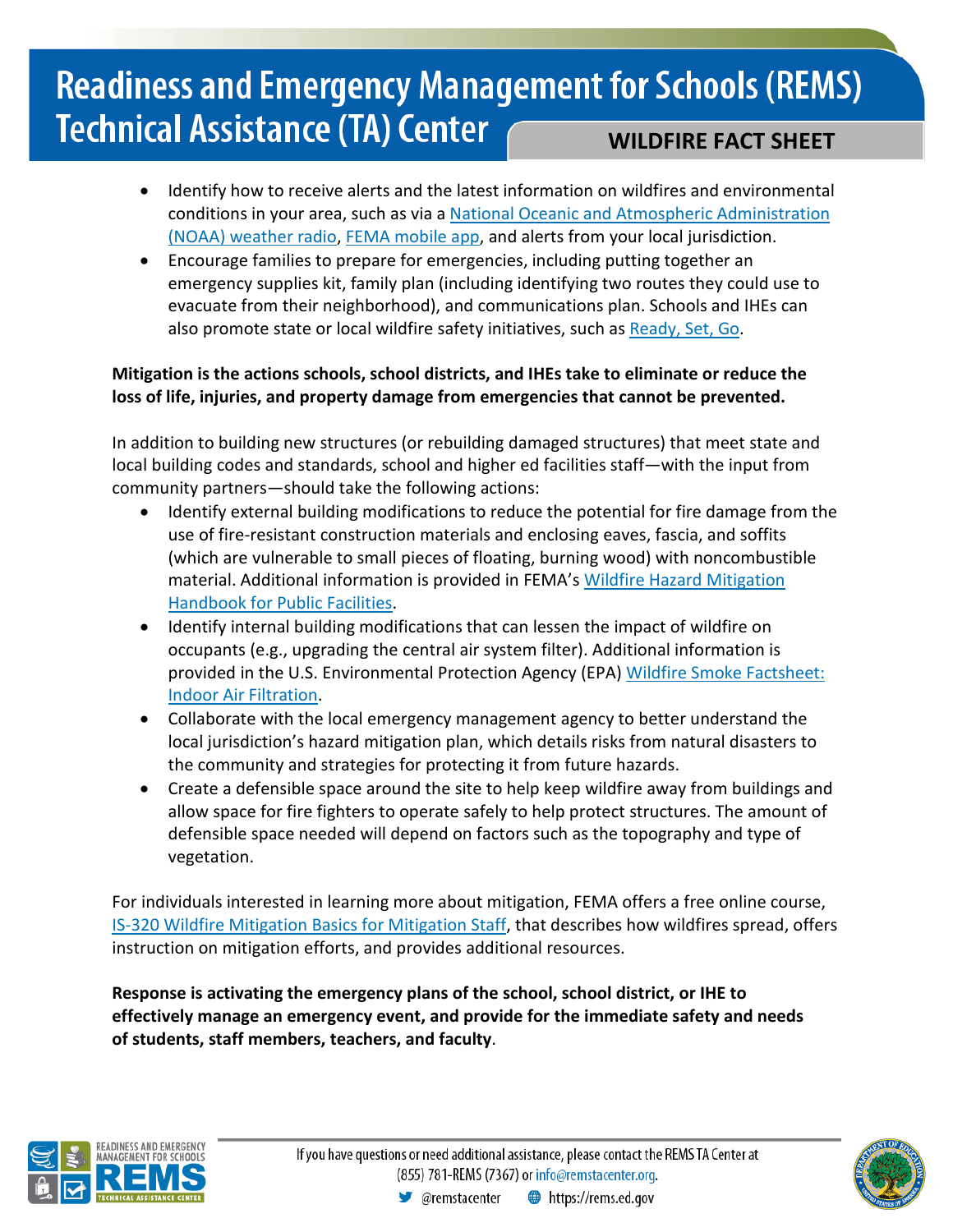Educational entities may have a lot of warning about a wildfire that may affect their location, or they may have very little time to respond. In the response phase, schools, school districts, and IHEs should:

- Follow the directions of emergency responders and the local public health department. If the entity is not in immediate danger from a wildfire, officials may recommend the campus shelter-in-place or take other actions (e.g., curtail outdoor activities). Schools and IHEs, however, should be prepared to take other actions, such as evacuate. As always, educational staff members do not have to wait for instructions from local officials to respond—they should do whatever is needed to protect their students, staff members, and faculty.
- Regularly monitor the following:
	- $\circ$  The situation via community partners (e.g., local emergency management and public health department). Air quality may be provided on a state or local government's website or [airnow.gov,](https://airnow.gov/) including its link to [current fire conditions.](https://airnow.gov/index.cfm?action=topics.smoke_wildfires) Current fire locations and their perimeters are provided on this [U.S. Geological](https://www.usgs.gov/products/data-and-tools/real-time-data/wildfire)  [Survey tool.](https://www.usgs.gov/products/data-and-tools/real-time-data/wildfire) Some areas of the country are also able to [sign up](http://www.enviroflash.info/) for air quality alerts.
	- $\circ$  The health of students, staff members, and faculty, especially those who have respiratory problems. Consider using portable air cleaners in designated rooms. Air quality will probably be better in rooms that have fewer doors and windows.
- Implement ICS, if necessary.
- Provide Psychological First Aid (PFA). PFA is an early, brief, and focused intervention that can help reduce the social and emotional distress of children and adults after traumatic events. More information on Psychological First Aid for Schools (PFA-S), which is an evidence-informed intervention specifically designed to assist students, staff, and families, can be found in a REMS TA Center Web page [Psychological First](http://rems.ed.gov/K12PFAS.aspx)  [Aid for Schools \(PFA-S\),](http://rems.ed.gov/K12PFAS.aspx) *Helpful Hints* publicatio[n Psychological First Aid \(PFA\) for](http://rems.ed.gov/docs/HH_Vol3Issue3.pdf)  [Students and Teachers: Listen, Protect, Connect—Model & Teach,](http://rems.ed.gov/docs/HH_Vol3Issue3.pdf) and Webinar [Implementing Psychological First Aid \(PFA\) in School and Postsecondary Settings.](http://rems.ed.gov/ImplementingPsychologicalFirstAid.aspx)
- Plan for managing donations and volunteers. If the school or IHE is directly affected by a wildfire, and especially if the incident garners a lot of media attention, the entity will need to manage volunteers who want to help the school/IHE and/or provide donations. Systems and processes should be identified and created before an incident. More information is provided in this REMS TA Center [Webinar](https://rems.ed.gov/ManagingDonations_Volunteers.aspx) and fact [sheet.](https://rems.ed.gov/docs/Donations_Volunteers_FactSheet_508C.pdf)
- Keep families informed about the situation (including resources and psychological support available to them) and campus openings, closings, and delayed opening times.



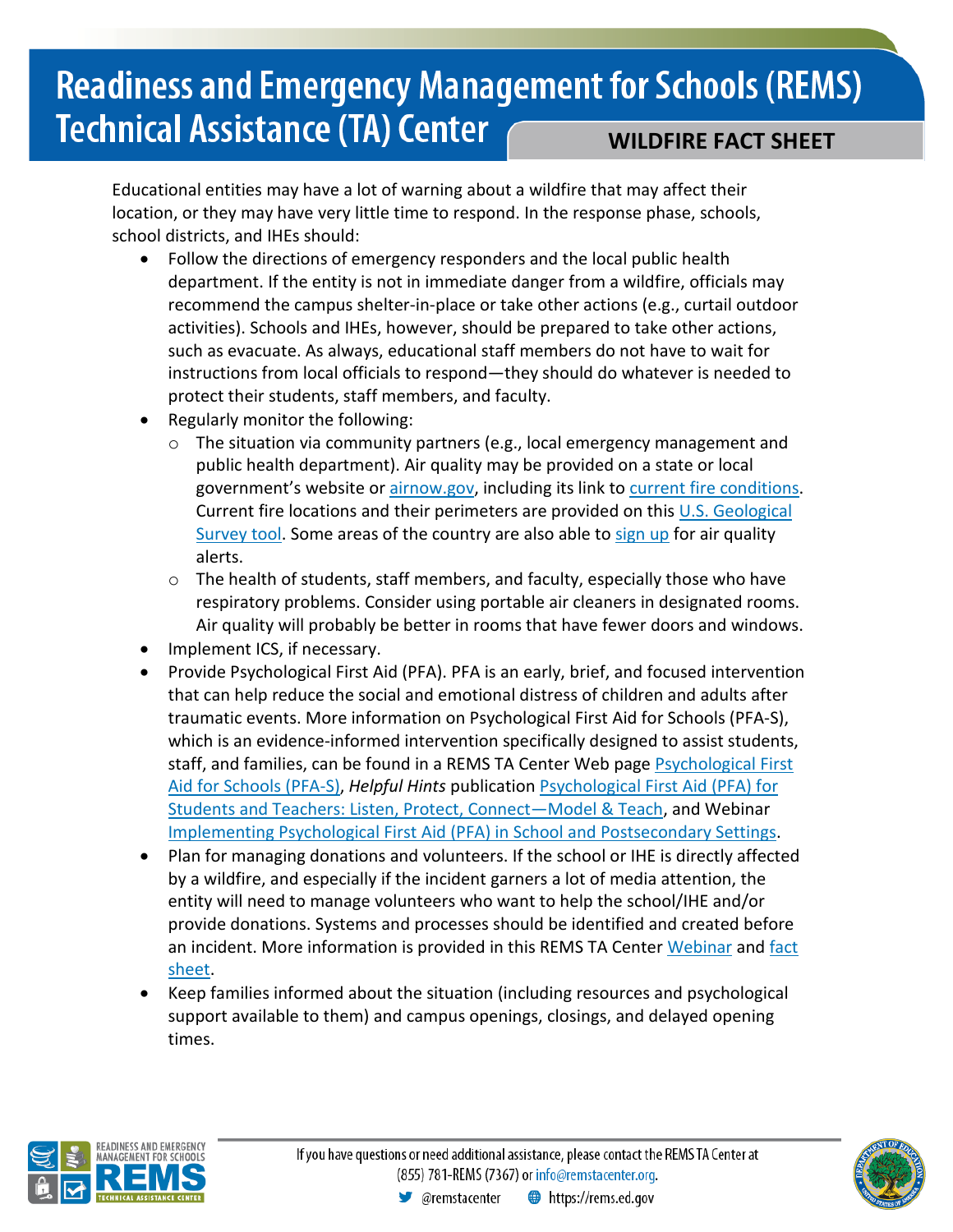**Recovery is teaming with community partners to assist students, staff members, teachers, and faculty in the healing process, and restore a healthy and safe learning environment following an emergency event.**

One priority for the school and higher ed communities after a large disaster, such as a wildfire, is to return to a sense of normalcy. The REMS TA Center provides several resources that provide an overview of recovery and detailed considerations for what recovery activities may be needed after an emergency, including a [Webinar,](http://rems.ed.gov/PlanningtoRecoverFromEmergencies.aspx) downloadable training [package,](http://rems.ed.gov/TrainingPackage.aspx) [Web page,](http://rems.ed.gov/K12RecoveryAnnex.aspx) and [resource guide.](http://rems.ed.gov/docs/Recovery_Annex_Resource_Guide_8-29-17_508C.pdf) As with the inclusion of goals, objectives, and courses of action for any threat, hazard, or function, planning teams should identify where information on recovery after a wildfire will be recorded in the plan. If the protocols will likely be used after different emergencies—and are not specific to wildfire recovery—the planning team may decide to put the information in the Recovery Annex of the EOP.

Schools and IHEs in the recovery phase after a wildfire can

- Provide support to students, staff members, and faculty experiencing homelessness, including those temporarily living with family or friends, in hotels, or in other forms of accommodation. ED's [National Center for Homeless Education](https://nche.ed.gov/) provides a variety of [resources](https://nche.ed.gov/resources/) and support on the topic, including resources specific to state coordinators and local liaisons.
- Identify available support. Several federal, state, and local organizations and groups may be available to provide recovery support, including
	- o [Corporation for National and Community Service.](https://www.nationalservice.gov/programs/senior-corps) This federal agency works with local community partners to improve the lives of fellow citizens through the [AmeriCorps](https://www.nationalservice.gov/programs/americorps) and [Senior Corps.](https://www.nationalservice.gov/programs/senior-corps)
	- o [Voluntary Organizations Active in Disaster](https://www.nvoad.org/) or Community Organizations Active in Disaster that may provide support such as long-term counseling and debris clean-up.
- Highlight the recovery process. Schools and IHEs can work with their local media to promote the recovery process. This not only helps shift focus onto positive examples of how the community is recovering, but it can serve as a reminder to the public that there are ongoing needs. The REMS TA Center Helpful Hints document [Establishing](http://rems.ed.gov/docs/HH_Vol2Issue8.pdf)  [and Developing Strategic Partnerships with Media Representatives](http://rems.ed.gov/docs/HH_Vol2Issue8.pdf) provides suggestions to consider when developing and maintaining positive working relationships with the media.
- Be aware of negative effects of media. Media reports of the incident can cause traumatization or re-traumatization, especially of children, and therefore exposure to news reports should be limited. The National Child Traumatic Stress Network (NCTSN) provides the document [Wildfires: Tips for Parents on Media Coverage](https://www.nctsn.org/resources/wildfires-tips-parents-media-coverage) that describes the effects of media exposure on children and what parents or guardians can do to help.